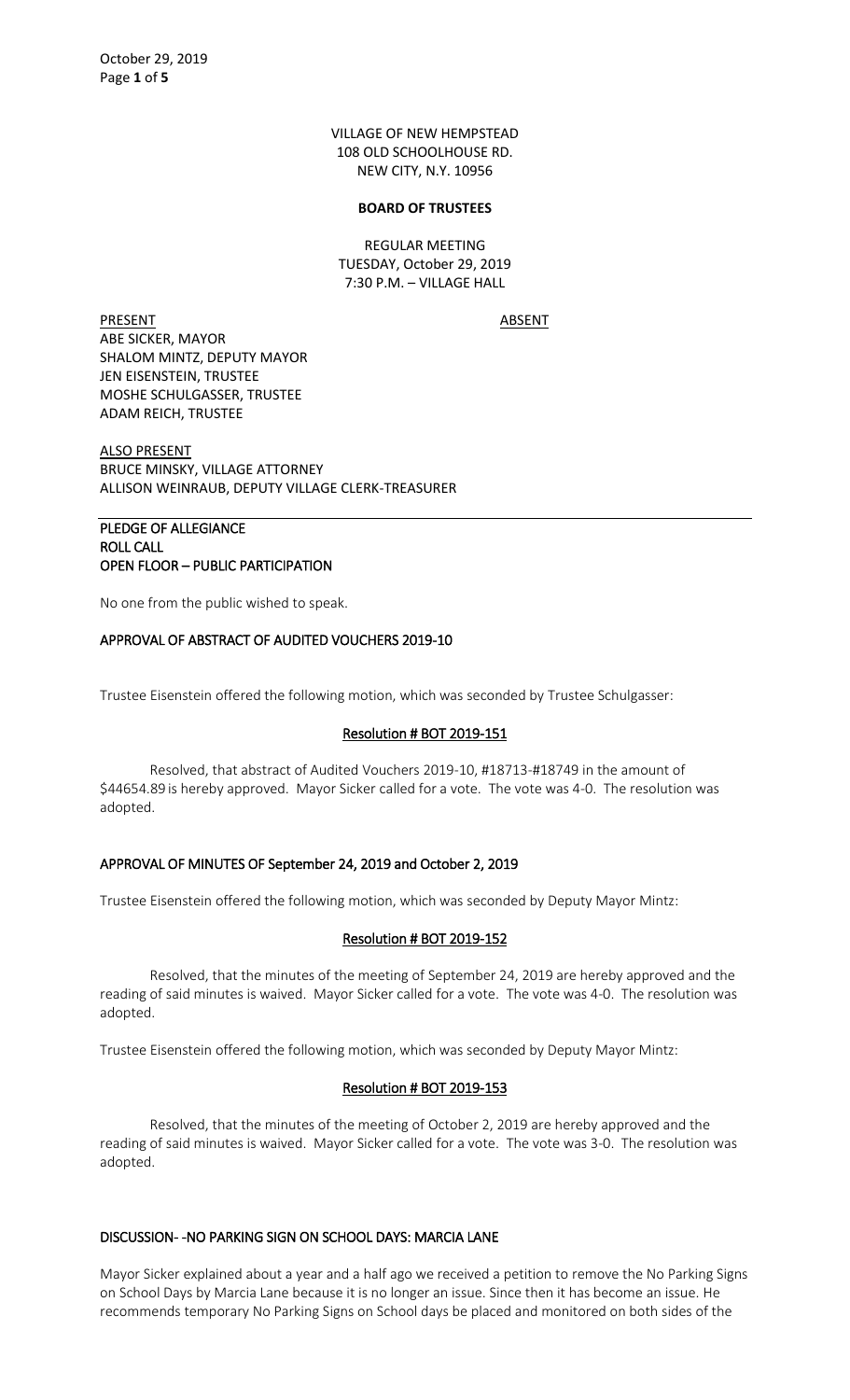street because there will be residence that come out and ask why they can't park by their house and then permanent ones will go up.

Samuel Muller, 4 Marcia Ln.

Was on the new Petition submitted to the village asking to put the signs back.

They don't want them on all the streets but they do want to see where they park if they put the signs on Marcia. The school did inform him that the students can get parking passes to park in the schools lot. There is no reason for them to be parking on the street other than convenience.

The Board and residence agreed to Temporary No Parking School Days 9:30am-3:00pm for the time being, because they want homeowners to have the option to park overnight when it's allowed, and don't believe students would park there if it's enforced during school hours.

Mayor Sicker stated another safety issue the village is having with parking is by Pasadena Place and Sandy Brook Rd. on Sundays during baseball games. The Board agrees to place No Parking signs Pasadena the Odd side and Sandy Brook Rd. the Even side Sundays September 1- December 1 1:30pm-4:00pm.

Deputy Mayor Mintz offered the following motion, which was seconded by Trustee Eisenstein:

### Resolution # BOT 2019-154

Resolved, that the Village Board of the Village of New Hempstead hereby approves the No Parking signs by Pasadena Place on the Odd side and Sandy Brook Rd. by the Even side from number 28 up to the dead-end, Sundays September 1- December 1 1:30pm-4:00pm. Mayor Sicker Called for a vote. The vote was 5-0 the resolution was adopted.

Deputy Mayor Mintz offered the following motion, which was seconded by Trustee Eisenstein:

## Resolution # BOT 2019-155

Resolved, that the Village Board of the Village of New Hempstead hereby approves the signs No Parking School Days 9:30am-3:00pm by Marcia Ln on both sides from Viola Rd to existing signs. Mayor Sicker Called for a vote. The vote was 5-0 the resolution was adopted.

ADJOURN TO DECEMBER-CONTINUATION PUBLIC HEARING FOR BAIS MALKA- THE APPLICANTS ARE SEEKING REVISED SITE PLAN APPROVAL TO PERMIT THE CONSTRUCTION, MAINTENANCE AND USE OF A PERMANENT CLASSROOM BUILDING. THE SUBJECT PROPERTY IS LOCATED AT 46-48 GRANDVIEW AVE ON THE WEST SIDE OF GRANDVIEW AVE 900 FEET WEST OF PLEASANT RIDGE RD. DESIGNATED ON THE TOWN OF RAMAPO TAX MAP AS SECTION 41.20 BLOCK 2 LOT 41 IN A 1R-25 ZONING DISTRICT.

The applicant has requested to adjourn until the November Board of Trustees

PUBLIC HEARING FOR SPECIAL PERMIT FOR A PASSOVER KITCHEN, JACK WERCBERGER, 33 PLEASANT RIDGE RD THE SUBJECT PROPERTY IS LOCATED ON THE WEST SIDE OF PLEASANT RIDGE RD 200+/- FEET FROM THE INTERSECTION OF ASH LAWN AVE. THE PROPERTY IS DESIGNATED ON THE TOWN OF RAMAPO TAX MAP AS SECTION 40.20 BLOCK 1 LOT 55 IN A 1R-25 ZONING DISTRICT

Mrs. Weinraub stated it appeared in the Journal News on October 10, 2019 Affidavit of notice and Postings were Timely.

### *Correspondence Read into the Record:*

RC Sewer District October 16, 2019

The Board reviewed the plans with the applicants Architect Todd Rosenblum and found no issues.

Trustee Eisenstein offered the following motion, which was seconded by Trustee Schulgasser

# Resolution # BOT 2019-156

Resolved, that the public hearing for the Special Permit for, Jack Wercberger, 33 Pleasant Ridge Rd, New Hempstead, NY for a Passover Kitchen is hereby opened. Mayor Sicker called for a vote. The vote was 5-0. The resolution was adopted.

No one from the public wished to speak.

Trustee Eisenstein offered the following motion, which was seconded by Trustee Schulgasser: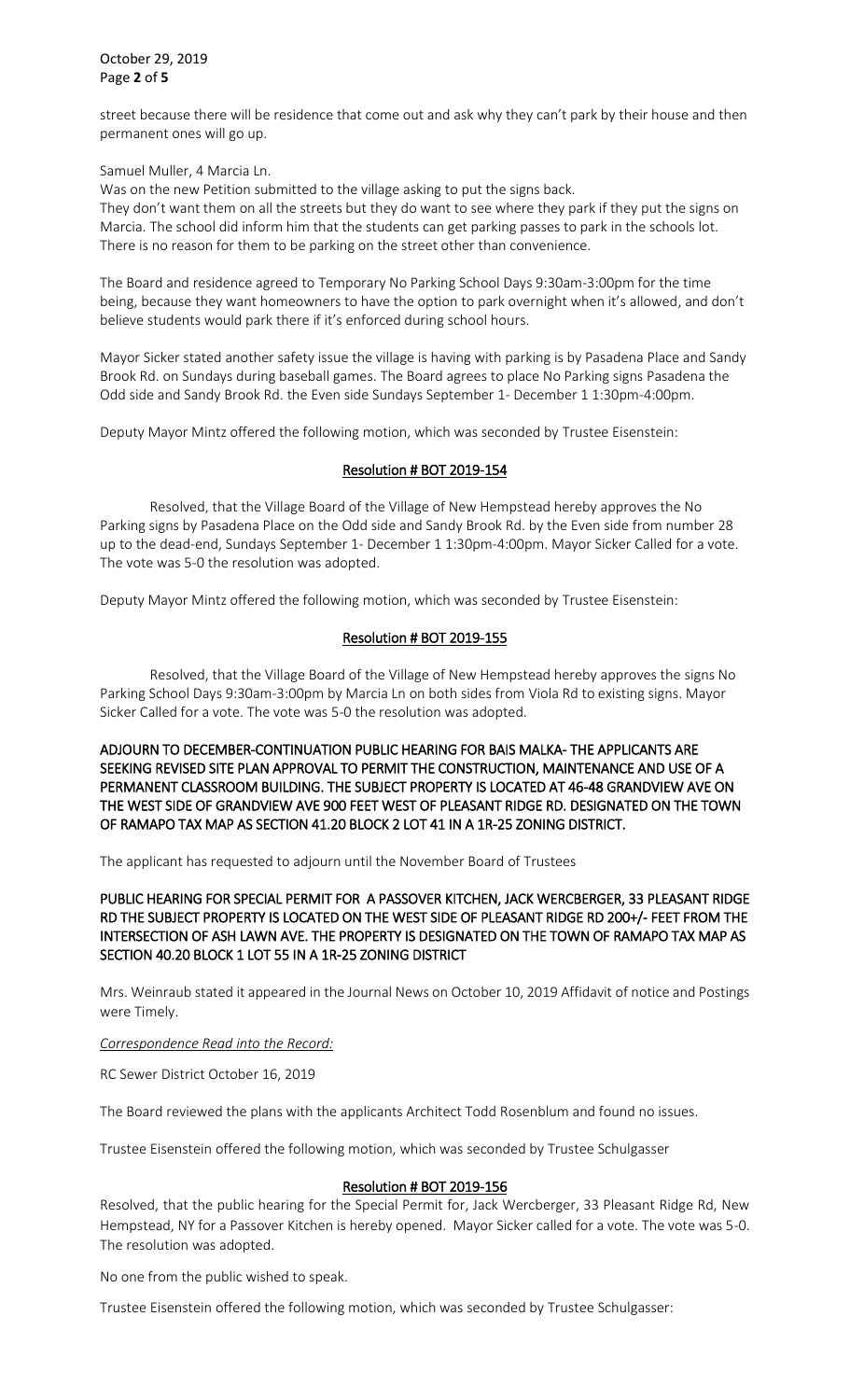October 29, 2019 Page **3** of **5**

### Resolution # BOT 2019-157

Resolved, that the public hearing for the Special Permit for, Jack Wercberger, 33 Pleasant Ridge Rd., New Hempstead, NY for a Passover Kitchen is hereby closed. Mayor Sicker called for a vote. The vote was 5-0. The resolution was adopted.

Trustee Schulgasser offered the following motion, which was seconded by Trustee Eisenstein:

#### Resolution # BOT 2019-158

Resolved, that that the Special Permit for, Jack Wercberger, 33 Pleasant Ridge Rd., New Hempstead, NY for a Passover Kitchen is hereby approved. Mayor Sicker called for a vote. The vote was 5-0. The resolution was adopted.

# PUBLIC HEARING FOR SPECIAL PERMIT FOR A PASSOVER KITCHEN, ELLIOT ZISMAN, 14 GREEN HILL LANE, SECTION 41.20-1-40 IN 1R-25 ZONING DISTRICT. THE PROPERTY IS LOCATED ON THE SOUTH SIDE OF GREEN HILL LANE, 325 FT. FROM THE INTERSECTION OF ASH LAWN AVE.

Mrs. Weinraub stated it appeared in the Journal News on October 10, 2019 Affidavit of notice and Postings were Timely.

*Correspondence Read into the Record:*

RC Sewer District October 16, 2019

The Board reviewed the plans with the applicant.

Mayor Sicker asked if there was any separation from the upstairs and downstairs. He also stated this cannot be used as an apartment.

Applicant responded no there is no separation and it will not be used as an apartment. There isn't even an oven.

Trustee Eisenstein offered the following motion, which was seconded by Trustee Schulgasser

#### Resolution # BOT 2019-159

Resolved, that the public hearing for the Special Permit for, Elliot Zisman, 14 Green Hill Ln., New Hempstead, NY for a Passover Kitchen is hereby opened. Mayor Sicker called for a vote. The vote was 5-0. The resolution was adopted.

No one from the public wished to speak.

Trustee Eisenstein offered the following motion, which was seconded by Trustee Schulgasser:

### Resolution # BOT 2019-160

Resolved, that the public hearing for the Special Permit for, Elliot Zisman, 14 Green Hill Ln, New Hempstead, NY for a Passover Kitchen is hereby closed. Mayor Sicker called for a vote. The vote was 5-0. The resolution was adopted.

Trustee Schulgasser offered the following motion, which was seconded by Trustee Eisenstein:

### Resolution # BOT 2019-161

Resolved, that the Special Permit for, Elliot Zisman 14 Green Hill., New Hempstead, NY for a Passover Kitchen is hereby approved. Mayor Sicker called for a vote. The vote was 5-0. The resolution was adopted.

### PUBLIC HEARING FOR THE TENTATIVE 2020 BUDGET

Trustee Schulgasser offered the following motion, which was seconded by Trustee Eisenstein:

#### Resolution # BOT 2019-162

Resolved, that the village Board of the Village of New Hempstead hereby schedules a workshop for November 12, 2019 to discuss pending budget items. Mayor Sicker called for a vote. The vote was 5-0. The resolution was adopted.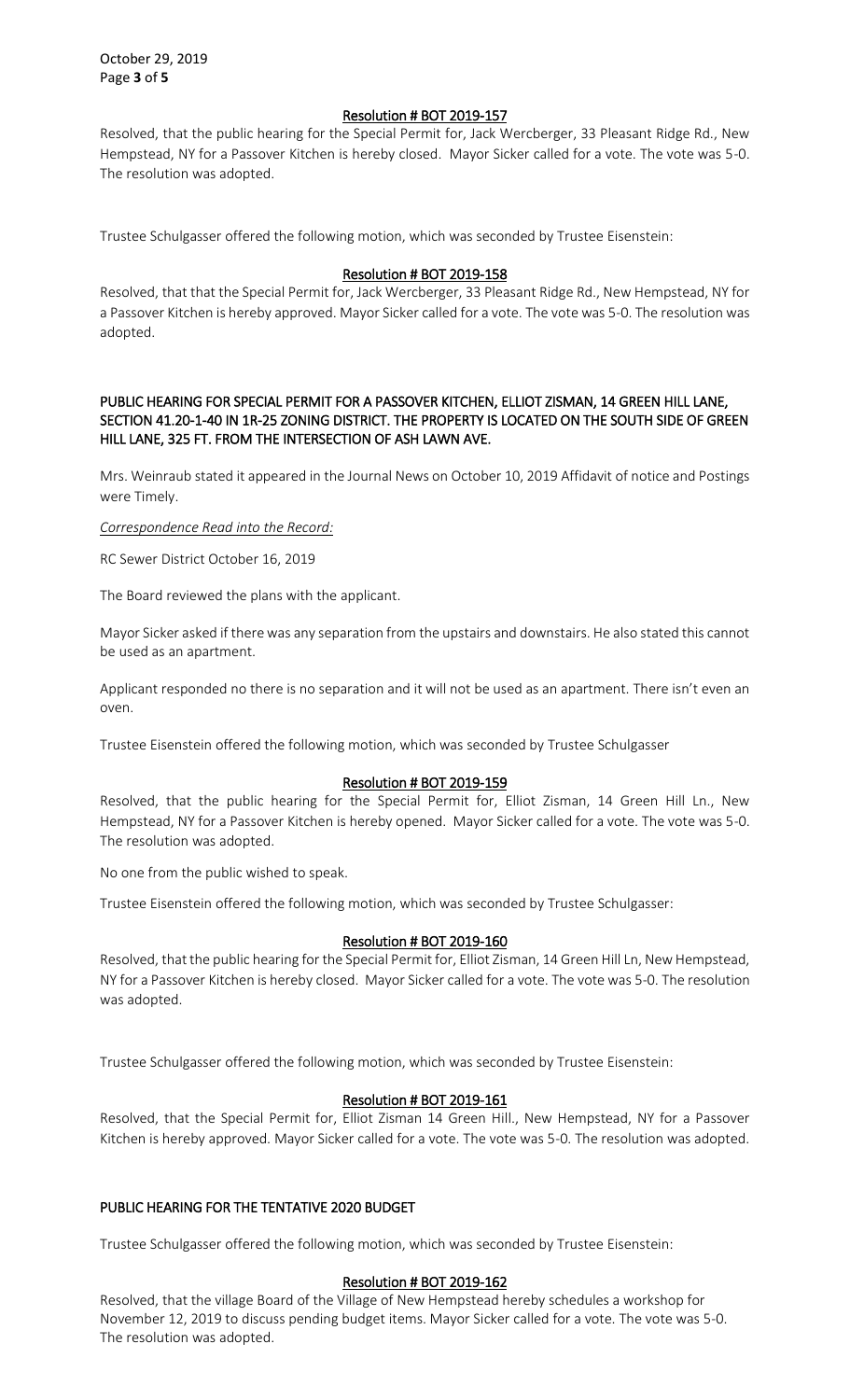Trustee Schulgasser offered the following motion, which was seconded by Trustee Eisenstein:

### Resolution # BOT 2019-163

Resolved, that the village Board of the Village of New Hempstead hereby adjourns the Public Hearing for the Tentative Budget to November 26, 2019. Mayor Sicker called for a vote. The vote was 5-0. The resolution was adopted.

### RESOLUTION AUTHORIZING VILLAGE CLERK- TREASURER TO LEVY TAXES APPROVED PURSUANT TO 2019 BUDGET

Trustee Schulgasser offered the following motion, which was seconded by Trustee Eisenstein:

### Resolution # BOT 2019-164

Resolved, that the village Board of the Village of New Hempstead hereby authorizes the village clerktreasurer to levy taxes approved pursuant to 2019 budget. Mayor Sicker called for a vote. The vote was 5- 0. The resolution was adopted.

## RESOLUTION ACCEPTING WARRANT FOR UNCOLLECTED TAXES AND AUTHORIZING THE VILLAGE CLERK-TREASURER TO TRANSMIT THE SAME TO THE ROCKLAND COUNTY COMMISSIONER OF FINANCE.

Trustee Schulgasser offered the following motion, which was seconded by Trustee Eisenstein:

### Resolution # BOT 2019-165

Resolved, that the village Board of the village of New Hempstead hereby accepts warrant for uncollected taxes and authorizes the village clerk- treasurer to transmit the same to the Rockland county commissioner of finance. Mayor Sicker called for a vote. The vote was 5-0. The resolution was adopted.

### DISCUSSION: ELECTRICAL ESCO

Mayor Sicker will present in his report.

### Union Rd and Brockton Rd. Guardrail

There was an accident on union Rd and Brockton Rd where a car hit the Guardrail in May of 2019 and caused damage creating a safety hazard by the sidewalk. We have removed the guardrail, ordered a new one, and sent a letter to the person responsible to forward the letter to their insurance company for payment. In the mean time we need to approve the repair in the amount of \$6,000.

Trustee Schulgasser offered the following motion, which was seconded by Trustee Eisenstein:

### Resolution # BOT 2019-166

Resolved, that the village Board of the village of New Hempstead hereby approves the repair of the Guard Rail at the corner of Brockton Rd and Union Rd. not to exceed \$6,000.00. Mayor Sicker called for a vote. The vote was 5-0. The resolution was adopted.

### SCHEDULE THE DECEMBER BOT FOR DECEMBER 17, 2019.

Trustee Eisenstein offered the following motion, which was seconded by Deputy Mayor Mintz:

### Resolution # BOT 2019-167

Resolved, that the December Board of Trustees Meeting is hereby scheduled for December 17, 2019 at 7:30pm with a workshop prior. Mayor Sicker called for vote. The vote was 5-0. The resolution was adopted.

MAYOR'S REPORT – the Mayor attended a meeting by Good Energy regarding utility savings through community choice aggregation. He would like to invite them to present to us to hear what the Village can save.